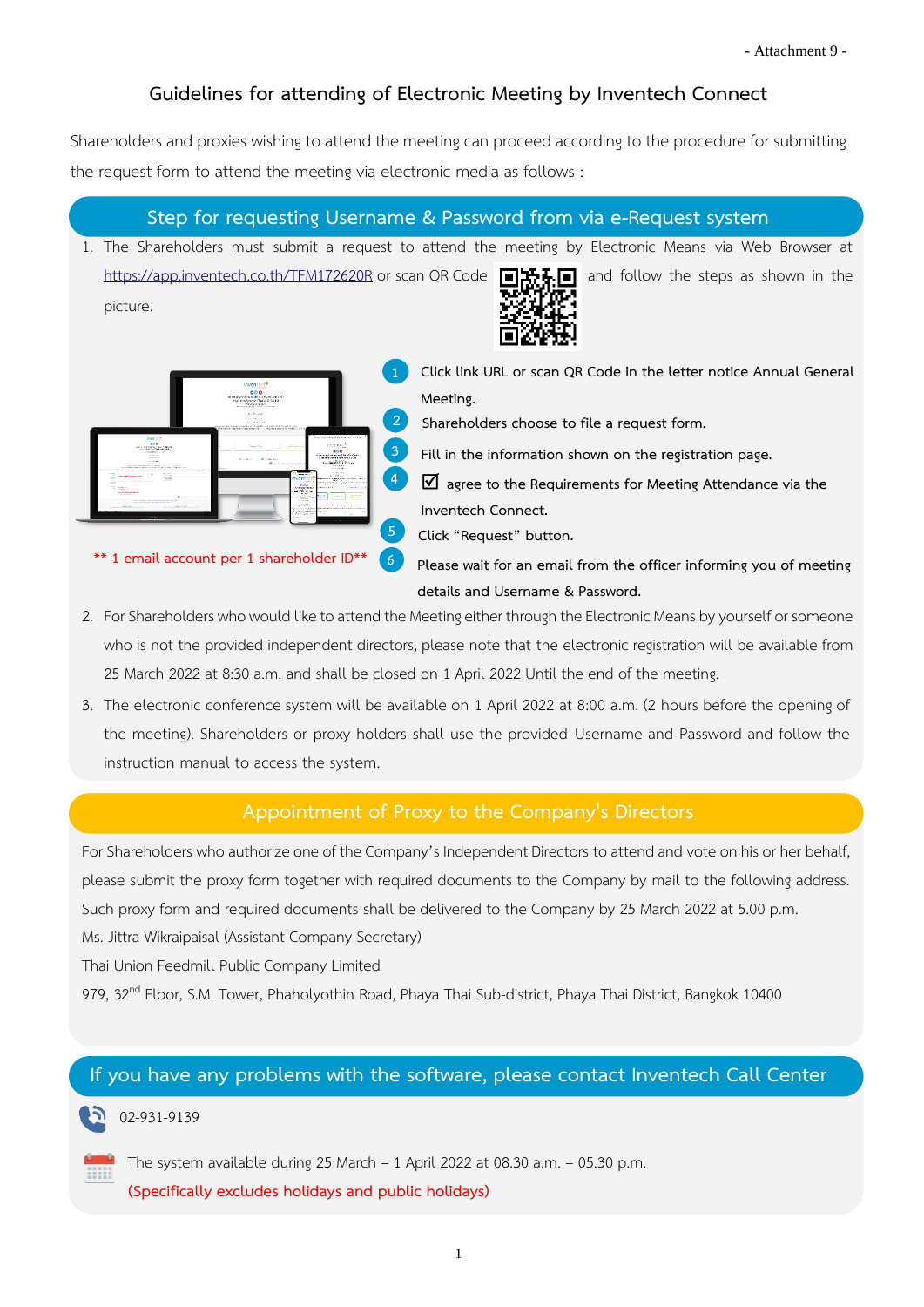## **Step for registration for attending the meeting (e-Register)**



**1 Click registration link URL from email approved.**

**2 Get Username and Password that you received from your email or request OTP to login.**

**3 Click "Login" button**

**4 Click "REGISTER" button the system has already registered and counted as a quorum.**



#### **Step voting process (e-Voting)**

**1 Click on menu "Voting" or symbol 2 Select which agenda that you want to vote.**

**3 Click the voting button as you choose.**

**4 The system will display status your latest vote.**

**To cancel the last vote, please press the button**

**Cancel latest vote** 

**(This means that your most recent vote will be equal to not voting, or your vote will be determined by the agenda result) Shareholders can conduct a review of the votes on an agenda basis. When the voting results are closed.**

#### **Step to ask questions via Inventech Connect**



**Click "Ask a question" on menu or symbol 1 Ask a question via send the question.**

- **Select which agenda that you want to ask.**
- **Type the question then click "Send" Ask a question by recording**
- **Select which agenda that you want to ask.**
- **Click "Microphone" button or symbol**
- **Then say the question you want to ask.**
- **When you want to stop record, press the sound recording symbol.**

**Send** 

**Click "Send" button or symbol**

### **Installation Guide for Webex Meetings and How to use Inventech Connect**





**via e-Request**



**User Manual 1 2 User Manual Inventech Connect**